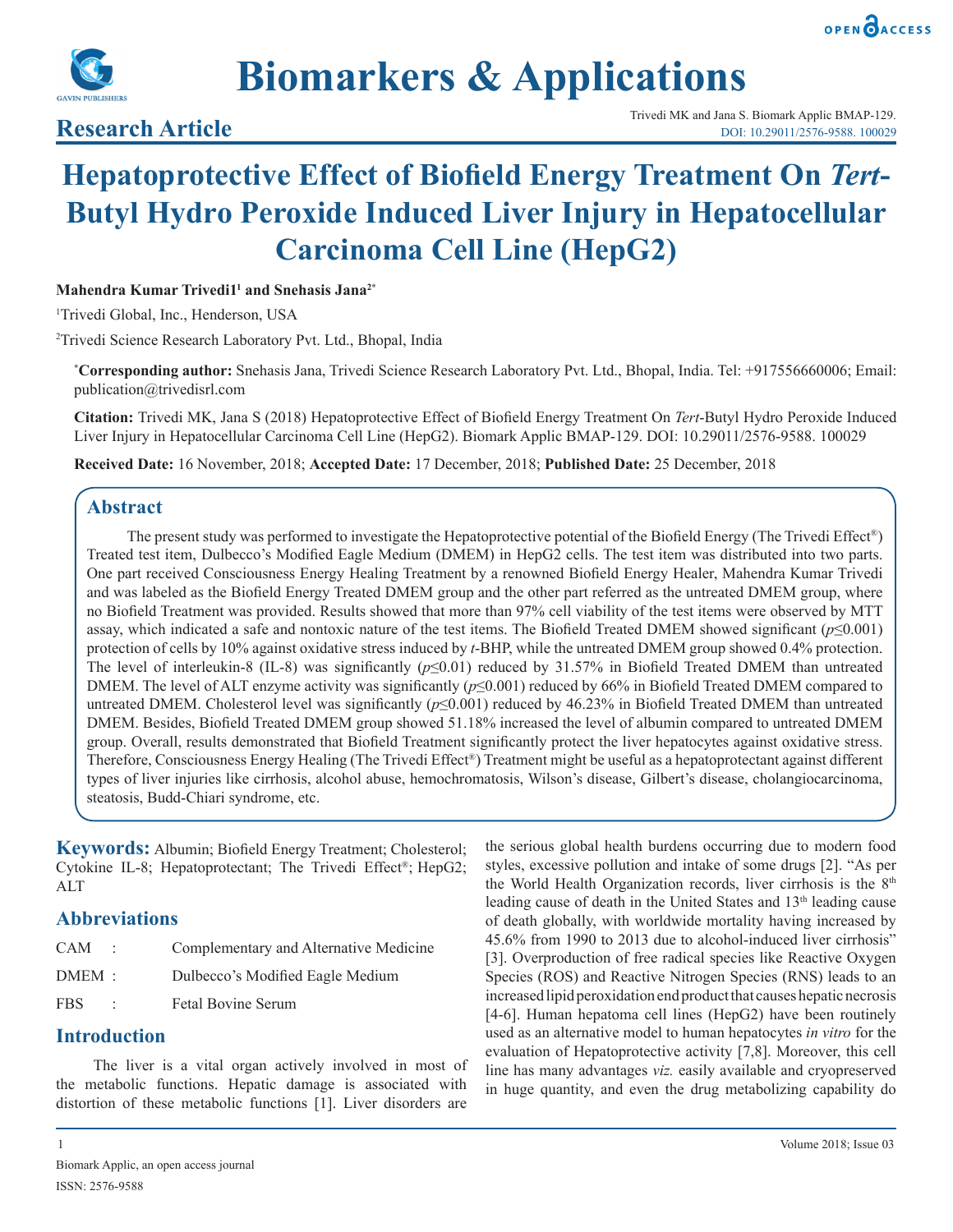not decrease upon cultivation [9]. There are huge limitations for conducting liver disease research in human beings due to high cost and potential ethical issues. Therefore, the authors focused to develop an alternative treatment to investigate the potential of Consciousness Energy Healing Treatment (The Trivedi Effect®) on the test item, Dulbecco's Modified Eagle Medium (DMEM) for protection of hepatocyte cells in Human Hepatoma Cells (HepG2). Numerous scientific data supported the useful effects of Biofield Energy Treatment in cases of cancer patients *via* massage therapy [10], therapeutic touch [11], etc. Biofield Therapy or Healing Modalities is one of treatment approach under the broad category of Complementary and Alternative Medicine (CAM) therapies to enhance physical, mental, and emotional human wellness.

The National Center of Complementary and Integrative Health (NCCIH) has recognized and accepted Biofield Energy Healing as a CAM health care approach in addition to other therapies, medicines and practices such as chiropractic/osteopathic manipulation, natural products, yoga, deep breathing, Tai Chi, meditation, Qi Gong, special diets, massage, relaxation techniques, progressive relaxation, homeopathy, acupuncture, guided imagery, hypnotherapy, healing touch, movement therapy, rolfing structural integration, pilates, mindfulness, Ayurvedic medicine, acupressure, essential oils, traditional Chinese herbs and medicines, naturopathy, Reiki, aromatherapy, and cranial sacral therapy. Human "Biofield" has a subtle form of energy that has the ability to act as an effective manner [12]. CAM therapies have been practiced worldwide with reported clinical benefits in various health care system [13].

This energy can be harnessed and transmitted by the experts into living and non-living things *via* the process of a unique Energy Transmission process (The Trivedi Effect®). The Trivedi Effect®- Consciousness Energy Healing Treatment has been reported with a significant revolution in the field of cancer research [14,15], nutraceuticals [16,17], skin health [18,19], bone health [20-22], materials science [23-25], agriculture [26,27], microbiology [28-30], biotechnology [31,32]. Apart from this, The Trivedi Effect® also tremendously improved bioavailability of various low bioavailable compounds [33-35] and improved overall human health and wellness. Based on the above information and to minimize the existed limitations in liver research in human beings, authors intend to develop a new treatment strategy to study the impact of the Biofield Energy Healing Treatment (The Trivedi Effect®) on the test item (DMEM) for liver hepatocyte cells growth in Hepatocellular Carcinoma Cell Line (HepG2).

# **Materials and Methods**

#### **Chemicals and Reagents**

Antibiotics solution (Penicillin-Streptomycin) was purchased from HiMedia. Dulbecco's Modified Eagle Medium (DMEM) and Fetal Bovine Serum (FBS) were obtained from Gibco, India. Alanine Aminotransferase (ALT) 3-(4,5- Dimethylthiazol-2-yl)-2,5-Diphenyltetrazolium Bromide (MTT) and Ethylenediaminetetraacetic Acid (EDTA) were obtained from Sigma Chemical Co. (St. Louis, MO). The positive controls silymarin and mevinolin were procured from Sanat products ltd., India and Zliesher Nobel, respectively. All the other chemicals used in this experiment were analytical grade procured from India.

#### **Biofield Energy Healing Strategy**

The test item (DMEM) was used in this experiment and one portion was considered as the untreated DMEM group, where no Biofield Treatment was provided. Further, the untreated group was treated with "sham" healer for comparison purpose. The sham healer did not have any knowledge about the Biofield Energy Healing Treatment. The other portion of the test item was received Biofield Energy Treatment and defined as the Biofield Energy Treated DMEM group. Biofield Energy Healing Treatment (known as The Trivedi Effect®) was received under laboratory conditions for ~3 minutes through Mahendra Kumar Trivedi's unique Biofield Energy Transmission process. Biofield Energy Healer was located in the USA, however the test items were located in the research laboratory of Dabur Research Foundation, New Delhi, India. Biofield Energy Healer in this experiment did not visit the laboratory, nor had any contact with the test samples. After that, the Biofield Energy Treated and untreated test items were kept in similar sealed conditions and used for the study as per the study plan.

#### **Assessment of Cell Viability Using MTT Assay**

The cell viability was performed by MTT assay in HepG2 cell line. The cells were counted and plated in a 96-well plate at the density corresponding to  $10 \text{ X } 10^3$  cells/well/180  $\mu$ L in DMEM + 10% FBS. The cells in the above plate(s) were incubated for 24 hours in a  $CO_2$  incubator at 37°C, 5%  $CO_2$ , and 95% humidity. Following incubation, the medium was removed and the following treatments were given. In the Biofield Treated test item (DMEM) group, 200 µL of the Biofield Energy Treated test item (DMEM) was added to wells, and in the untreated DMEM group, added 200 µL of untreated DMEM. Besides, in the positive control groups, added 180  $\mu$ L of DMEM with 20  $\mu$ L of positive controls were added from the respective 10X stock solutions.

After incubation for 48 hours, the effect of test items on cell viability was assessed by MTT assay. 20 µL of 5 mg/mL of MTT was added to all the wells and incubated at 37°C for 3 hours. The supernatant was aspirated and 150 µL of Dimethyl Sulfoxide (DMSO) was added to all wells to dissolve formazan crystals. The Optical Density (OD) of each well was read at 540 nm using Biotek Reader.

Effect of the test items on viability of HepG2 cells was determined using Equation (1):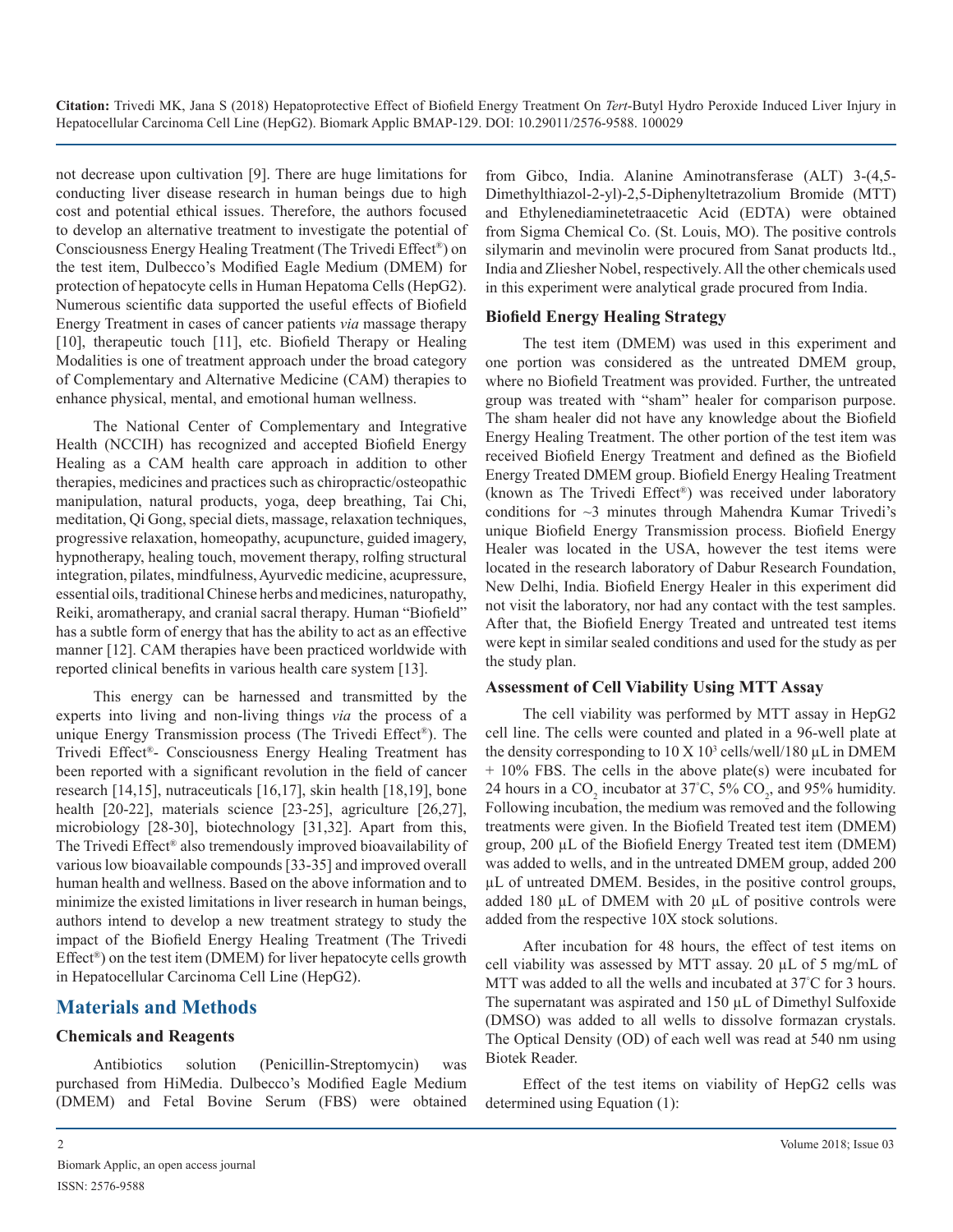# $\%$  Cell viability = (100 - % Cytotoxicity) ... ... ... ... ... (1)

Where, % Cytotoxicity =  $\{ (O.D. of cells of untreated DMEM) \}$ – O.D. of cells Biofield Treated DMEM/positive controls)/ O.D. of cells of untreated DMEM}\*100 For test items and positive controls, concentrations resulting  $\geq 70\%$  cell viability were taken as safe/non-cytotoxic concentration.

#### **Evaluation of Cytoprotective Effect of the Test Item**

Cells were trypsinized and a single cell suspension of HepG2 was prepared. Cells were counted on an hemocytometer and seeded at a density of  $10 \text{ X } 10^3$  cells/well/180 µL in DMEM +  $10\%$  FBS in a 96-well plate. Cells were incubated in a  $CO<sub>2</sub>$  incubator for 24 hours at 37°C, 5%  $CO_2$  and 95% humidity. After 24 hours, the medium was removed and the following treatments were given. In the test item groups, 180 µL of the test items were added to wells. In the positive control group,  $160 \mu L$  of serum free medium and 20 µL of positive control from the respective 10X stock solution was added to wells. After 24 hours of treatment, cells were treated with *t*-BHP at 250 μM (20 µL from the respective 10X stock) for 4 hours. After 4 hours, the protective effect of the test items on cell viability was assessed by MTT assay as per study protocol.

#### **Estimation of Interleukin-8 (IL-8)**

HepG2 cell suspension in DMEM containing 10% FBS was plated at a density of  $0.3 \times 10^6$  cells/well/1 mL in a 12-well plate. Cells were incubated in a CO<sub>2</sub> incubator for 24 hours at  $37^{\circ}$ C,  $5\%$  $CO<sub>2</sub>$ , and 95% humidity. Cells were sera starved by replacing the medium with DMEM + 10% FBS for 24 hours. After 24 hours of sera starvation, medium was removed and pre-treatment were provided to the different treatment groups. After 24 hours of treatment, cells were stimulated with inflammatory stimulus TNF-α at a final concentration of 10 ng/mL. After treatment, cells were incubated in a 5%  $CO_2$  incubator for 24 hours. After 24 hours of incubation, culture supernatants were collected from each well and stored at -20° C until analysis. The level of cytokine (IL-8) in culture supernatants of HepG2 cells was determined using ELISA as per manufacturer's instructions.

#### **Estimation of ALT**

Cells were trypsinized and a single cell suspension of HepG2 was prepared and counted on an hemocytometer. Cells were seeded at a density of  $10 \text{ X } 10^3$  cells/well/180  $\mu$ L in DMEM  $+$  10% FBS in a 96-well plate. Cells were incubated in a CO<sub>2</sub> incubator for 24 hours at 37°C,  $5\%$  CO<sub>2</sub>, and 95% humidity. After 24 hours, medium was removed and different treatments were given as per study plan. After incubation for 24 hours, cells were treated with 250 µM of *t*-BHP. After 4 hours of incubation, culture supernatants were collected from each well and stored at -20° C until analysis. The level of ALT in culture supernatants of HepG2 cells was determined using commercial kit as per manufacturer's instructions.

#### **Estimation of Cholesterol**

Cells were trypsinized and a single cell suspension of HepG2 was prepared. Cells were counted using an hemocytometer and seeded at a density of 1 million cells/well/mL in DMEM + 10% FBS in a 6-well plate. Cells were incubated in a  $CO<sub>2</sub>$  incubator for 24 hours at 37°C, 5%  $CO_2$  and 95% humidity. After 24 hours, medium was removed and treated with different treatment groups. After 24 hours of incubation, cell lysates were prepared in the following manner. Lysis buffer containing chloroform: isopropanol: IGEPAL CA630 in the ratio of 7:11:0.1 was prepared. Medium was removed from each well and 400 μL of the above buffer was added to each well, which led to detachment of cells and formation of white layer. Cells were scrapped off and transferred into a labeled centrifuge tubes. The cells were homogenized in ice using a tissue homogenizer for 4-5 minutes until the solution was turned turbid in appearance. After homogenizing, the cells were centrifuged at 13000*g* for 10 minutes. The supernatant was collected in a prelabeled centrifuge tube and the pellet was discarded. The tube containing the supernatant was kept at 37° C for 24 hours for evaporation of buffer. After 24 hours, the tube was removed from 37° C and the dried lipids (small yellow colored pellet) were obtained, which was stored at -20° C until analysis. The level of cholesterol in cell lysates of HepG2 cells was determined using a commercial kit as per manufacturer's instructions.

#### **Estimation of Albumin**

Cells were trypsinized and a single cell suspension of HepG2 was prepared. Cells were counted using an hemocytometer and seeded at a density of 0.25 million cells/well/1 mL in DMEM + 10 % FBS in a 24-well plate. Then, the cells were incubated in a  $\text{CO}_2$  incubator for 24 hours at 37°C, 5%  $\text{CO}_2$ , and 95% humidity. Further, the cells were sera starved by replacing the medium with DMEM + 10% FBS for 24 hours. After 24 hours, medium was removed and various treatments were given. After 48 hours of incubation, culture supernatants were collected from each well and stored at -20° C until analysis. The level of albumin in culture supernatants of HepG2 cells were determined using a commercial kit as per manufacturer's instructions.

#### **Statistical Analysis**

All the values were represented as Mean  $\pm$  SEM (standard error of mean) of three independent experiments. For two groups comparison student's *t*-test was used. For multiple group comparison, One-Way Analysis of Variance (ANOVA) was used followed by post-hoc analysis by Dunnett's test. Statistically significant values were set at the level of  $p \leq 0.05$ .

#### **Results and Discussion**

#### **Assessment of Cell Viability Using MTT Assay**

The results of the cell viability of the test items and positive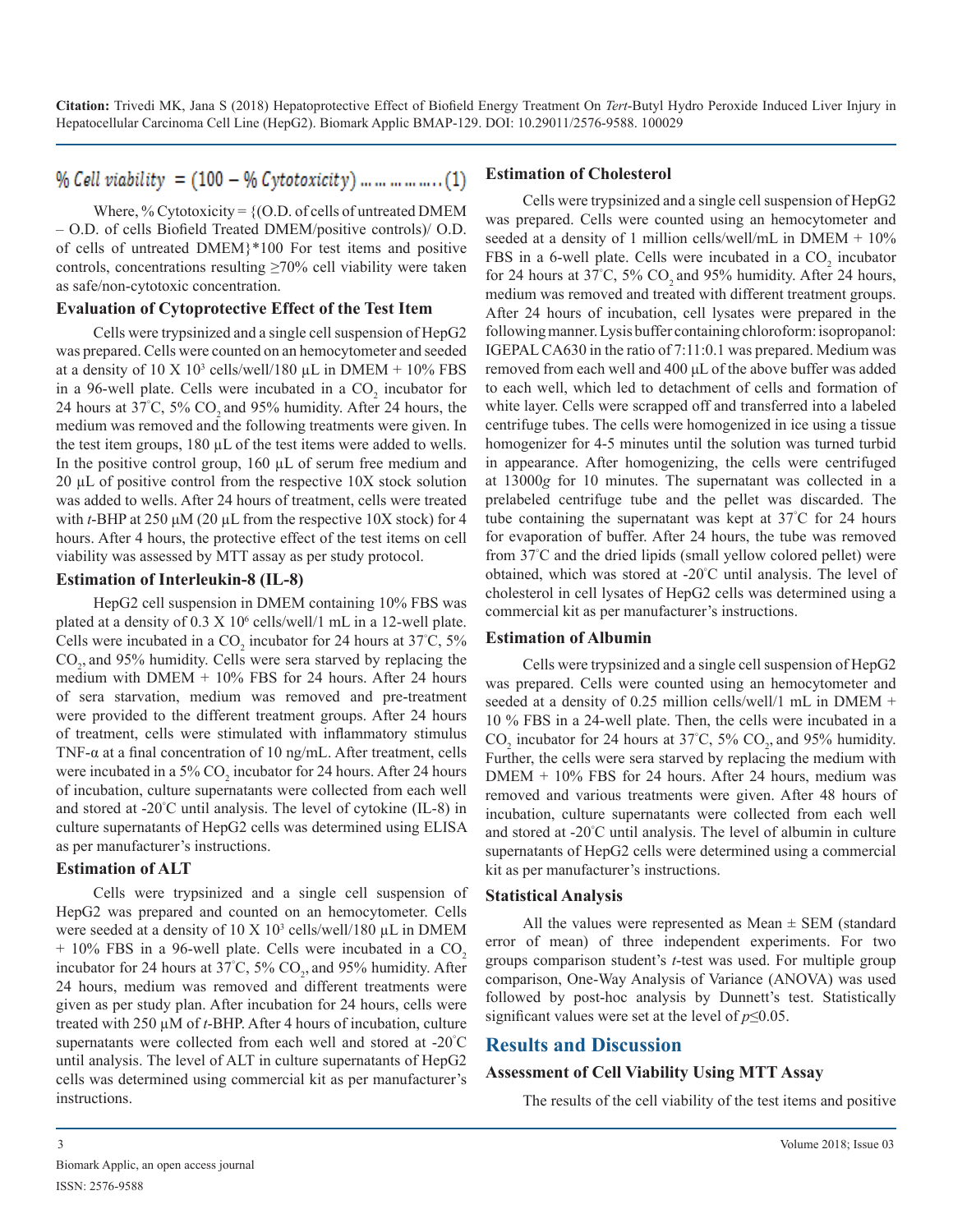controls using MTT assay in HepG2 cells are shown in (Figure 1). Silymarin (a known potent hepatoprotectant) showed more than 136% at the concentrations between 5 to 25 µg/mL and mevinolin, "a highly potent competitive inhibitor of Hydroxymethylglutaryl-Coenzyme A (HMG-CoA) reductase and a cholesterol-lowering agent" showed greater than 97% cell viability upto 20 µg/mL. Besides, the untreated DMEM and Biofield Energy Treated DMEM showed 113% and 108.9% cell viability, respectively. Overall, the positive controls and the Biofield Energy Treated test items found more than 97% cell viability, which indicated that the test items and positive controls were safe and nontoxic at the tested concentrations.



**Figure 1**: Effect of the test items and positive controls on cell viability in HepG2 cells after 48 hours of treatment. All the values are represented as  $mean \pm SEM$  of three independent experiments.

#### **Evaluation of Cytoprotective Effect of the Test Items**

*tert*-Butyl hydroperoxide (*t*-BHP) has been extensively used as a chemical inducer for the preparation of liver-injured animal model [36]. In hepatocyte cultures and in the liver, *t*-BHP is metabolism by liver cytochrome-P450 to form free radicals and subsequently initiate lipid peroxidation, causes cell injury [37]. The impact of the Biofield Energy Treated test item on the restoration of cell viability of HepG2 cells was determined against *t*-BHP induced cell damage. The cytoprotective effect of the test item against *t*-BHP induced damage is shown in (Figure 2). Silymarin restored cell viability by 4.9%, 38.4% (*p*≤0.001), and 66.1% (*p*≤0.001) at 1, 5, and 25 µg/mL, respectively compared to the *t*-BHP induced group. Further, the Biofield Energy Treated DMEM showed 10% and the untreated DMEM exhibited 0.4% restoration of cell viability under the influence of *t*-BHP. The results showed that Consciousness Energy Healing has significantly protect hepatocyte cells induced by *t*-BHP, which could be due to The Trivedi Effect®. Therefore, The Trivedi Effect® - Treated DMEM could be more useful for the management liver disorders.



**Figure 2**: Evaluation of cytoprotective effect of the test items in HepG2 cells against *tert*-butyl hydroperoxide (*t*-BHP) induced damage. All the values are represented as mean  $\pm$  SEM of three independent experiments. \*\*\**p*≤0.001 *vs*. untreated DMEM group.

#### **Estimation of Interleukin-8 (IL-8)**

Interleukin-8 (proinflammatory chemokine) is a potent chemoattractant for neutrophils [38], and causes acute liver inflammation. Increased level of oxidative stress causes increased secretion of IL-8, and ultimately recruit the inflammatory cells causes' localized inflammation [39]. From literatures indicated that the level of IL-8 was high in case of chronic liver disease (alcoholic liver disease and hepatitis C) [40]. The effect of the test items on the interleukin-8 (IL-8) is shown in (Figure 3). Moreover, the Biofield Energy Treated DMEM showed 31.57% reduction of IL-8 compared to the untreated DMEM group.



**Figure 3**: The effect of the test items on the level of Interleukin-8 (IL-8) against TNF-α stimulation. TNF-α: Tumor Necrosis Factor Alpha. All the values are represented as mean  $\pm$  SEM of three independent experiments. \*\**p*≤0.01 *vs*. untreated DMEM group.

#### **Estimation of Alanine Aminotransferase (ALT)**

The effect of the test items on Alanine Aminotransferase (ALT) is shown in (Figure 4). Silymarin (positive control) 8.4%, 25.6%, and 79.2% (*p*≤0.01) reduction of ALP level at 1, 5, and 25 µg/mL, respectively with respect to the untreated DMEM group. Additionally, the Biofield Energy Treated DMEM group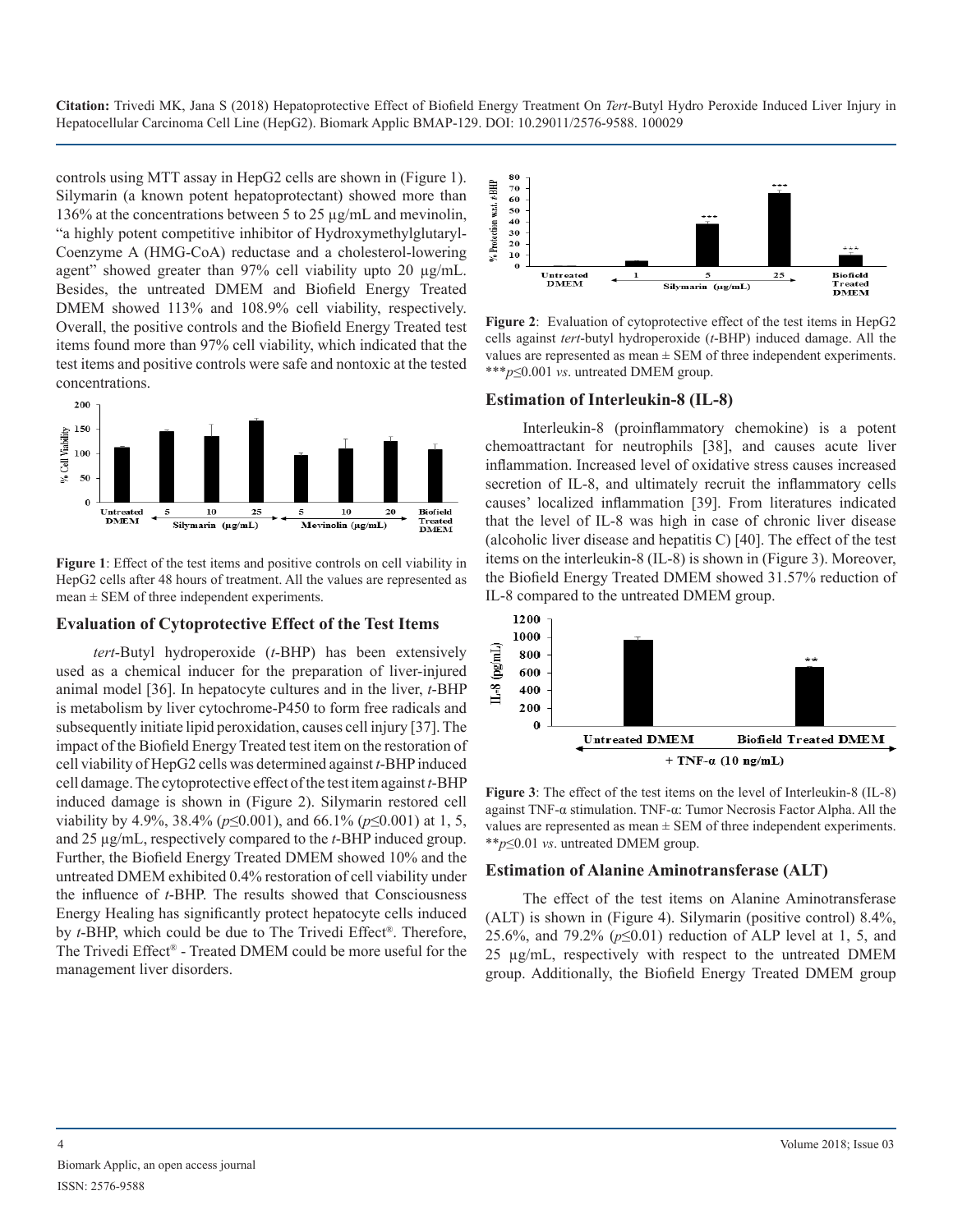showed a significant ( $p \le 0.01$ ) reduction of ALT by 66% compared to the untreated DMEM group (Figure 4). Aminotransferases are an excellent marker of hepatocellular injury. There were various factors responsible for liver disorders *viz.* alcohol, medication, viral hepatitis, autoimmune hepatitis, Wilson's disease etc. in which the transaminases levels were raised. Thus, an elevation of serum ALT enzyme chances of clinically significant liver disorders [41-43]. In this experiment, the Biofield Energy Treatment significantly protect the liver hepatocytes in terms of reducing the level of ALT under the stimulation of *t*-BHP.



**Figure 4**. The effect of the test items on Alanine Amino-Transaminase (ALT) enzyme activity against *Tert*-Butyl Hydroperoxide (*t*-BHP) induced cell damage after 4 hours of treatment. All the values are represented as mean ± SEM of three independent experiments. \*\*\**p*≤0.01 *vs*. untreated DMEM group.

#### **Estimation of Cholesterol**

The effect of the test items on the level of cholesterol is shown in (Figure 5). The positive control (mevinolin) showed 17.45%, 25%, and 80.19% (*p*≤0.001) reduction of cholesterol at the concentration of 5, 10, and 20 µM, respectively compared to the untreated DMEM group. Further, cholesterol level was significantly reduced by 46.23% in the Biofield Energy Treated DMEM group with respect to the untreated DMEM group (Figure 5). Optimum level of cholesterol is important for good health. One of the function of liver is to produce and clear cholesterol in the body. Most of the cases, a high level of cholesterol is always harmful; however it is necessary for the synthesis of hormones, vitamin D, and various enzymes [44]. Overall, liver plays a central role in cholesterol homeostasis. Due to abnormality of liver functions lead to excess levels of lipid profile that ultimately leads to heart disease [45]. Here, The Trivedi Effect® has significantly reduced cholesterol level, which could be beneficial for hepatic and cardiac patients and to improve overall health.



**Figure 5:** The effect of the test items on cholesterol synthesis in HepG2 cells after 24 hours of treatment. Values are represented as mean ± SEM of three independent experiments. \*\*\**p*≤0.001 *vs*. Untreated DMEM group.

#### **Estimation of Albumin**

The effect of the test items on the level of albumin in shown in (Figure 6). Albumin level was significantly increased by 29.65%, 69.51%, 100.21% (*p*≤0.001), and 142.78% (*p*≤0.001) at 0.5, 1, 5, and  $20 \mu$ M, respectively in the positive control (silymarin) group compared to the untreated DMEM group. Besides, the Biofield Energy Treated DMEM group showed 51.18% increase the level of albumin compared to the untreated DMEM group (Figure 6). Literature suggest that due to liver disease the albumin level become low. It is a protein synthesized by liver. Apart from liver disease severe malnutrition and kidney disease also responsible for low albumin. It regulates the osmolarity and oncotic pressure of interstitial fluid in the liver extravascular space, which is influenced by various hormonal factors such as insulin, cortisol, and growth hormone [46]. It act as modulator of fluid distribution of whole body compartments [47]. Besides, it act as an antioxidant by scavenging reactive oxygen species [48]. Overall, in this experiment Biofield Treatment significantly elevated the level of albumin, which is required for maintenance of bodies osmotic and oncotic pressure.



**Figure 6:** Effect of the test items on albumin levels assessed in HepG2 cells after 48 hours of treatment. Data are represented as mean  $\pm$  SEM of three independent experiments. \*\*\**p*≤0.001 *vs.* untreated DMEM group.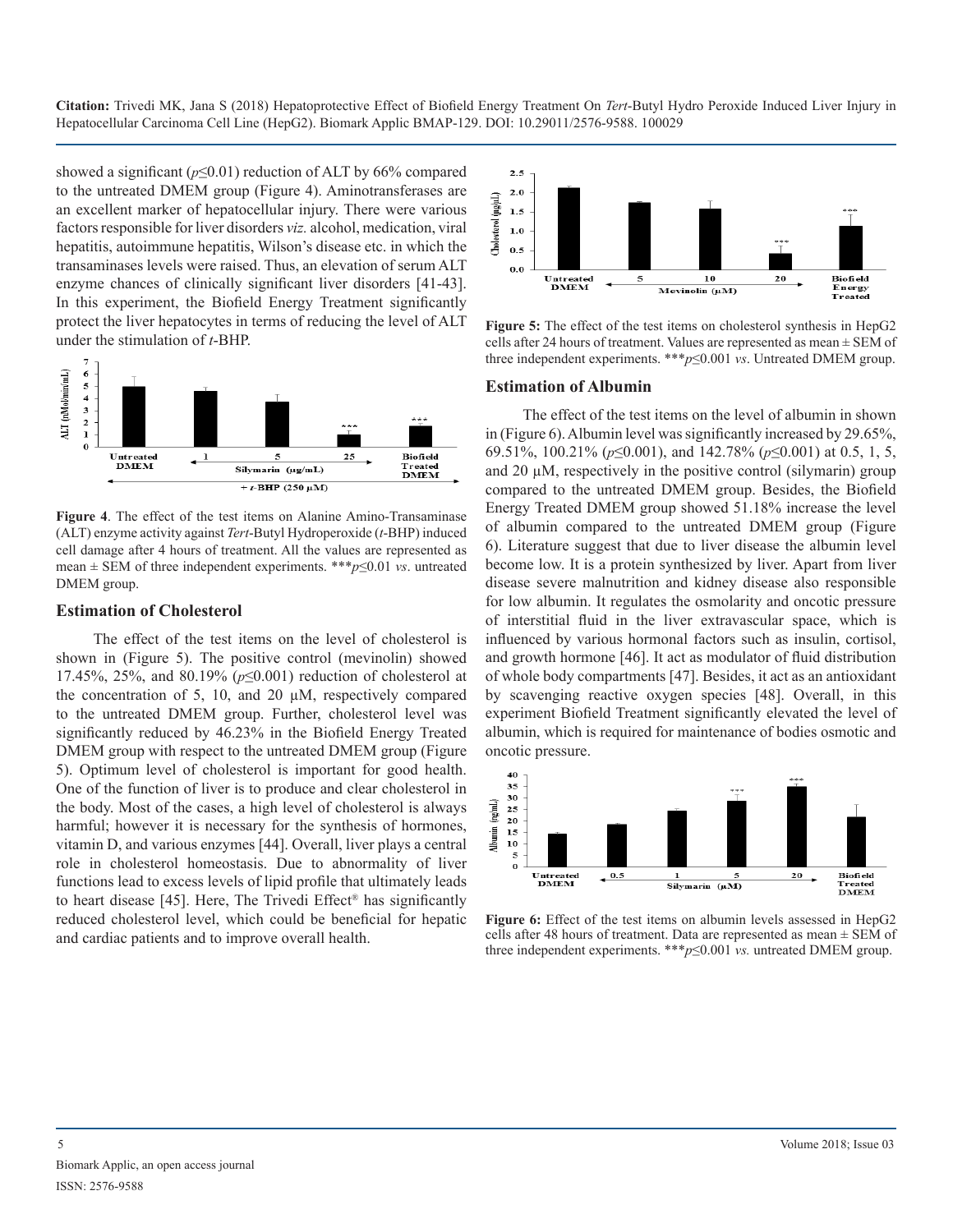#### **Conclusions**

In summary, the study results Showed That the Test Items (DMEM) were found as safe and non-toxic on the basis of MTT cell viability assay. The Biofield Energy Treated test item (DMEM) showed a significant (*p*≤0.001) protection of cells by 10% from the oxidative damage induced by *t*-BHP, while the untreated DMEM group showed 0.4% protection. IL-8 level was significantly ( $p \le 0.01$ ) reduced by 31.57% in the Biofield Energy Treated DMEM group compared to the untreated DMEM group. Moreover, ALT enzyme activity was significantly  $(p \le 0.001)$ reduced by 66% in the Biofield Energy Treated DMEM group compared to the untreated DMEM group. Cholesterol level was significantly  $(p \le 0.001)$  reduced by 46.23% in the Biofield Energy Treated DMEM group compared to the untreated DMEM group. Further, Biofield Energy Treated DMEM group showed 51.18% increased the level of albumin compared to the untreated DMEM group. It is therefore concluded that, The Trivedi Effect<sup>®</sup> - Consciousness Energy Healing Treatment significantly protect hepatocytes and could be used as an alternative treatment approach for the management of various types of hepatobiliary disorders *viz.* cirrhosis, acute hepatitis A, B, C, D, and E, cholestasis, chronic viral hepatitis, portal hypertension in schistosomiasis, necrosis, toxoplasmosis, hepatosplenic schistosomiasis, liver abscess, autoimmune hepatitis, granulomatous hepatitis, primary biliary cholangitis (primary biliary cirrhosis), phlebitis of the portal vein, etc. In broad perspective, it could be useful to improve cell-to-cell messaging, normal cell growth and differentiation, cell cycling and proliferation, neurotransmission, skin health, hormonal balance, immune and cardiovascular functions. Moreover, it can also be utilized in aging, and various inflammatory and immune-related disease conditions like Ulcerative Colitis (UC), Alzheimer's Disease (AD), Dermatitis, Graves' Disease, Asthma, Irritable Bowel Syndrome (IBS), Hashimoto Thyroiditis, Pernicious Anemia, Sjogren Syndrome, Diabetes, Multiple Sclerosis, Systemic Lupus Erythematosus (SLE), Aplastic Anemia, Hepatitis, Dermatomyositis, Parkinson's Disease, Myasthenia Gravis, stress, etc.

#### **Acknowledgements**

Authors gratefully acknowledged to Trivedi Global, Inc., Trivedi Science, Trivedi testimonials and Trivedi master wellness for their support. In addition, authors are thankful for the support of Dabur Research Foundation for conducting this study.

#### **References**

- [Shah VN, Shah MB, Bhatt PA \(2011\) Hepatoprotective activity of pu](https://www.ncbi.nlm.nih.gov/pubmed/21391842)narnavashtak kwath, an Ayurvedic formulation, against CCl<sub>4</sub>-induced [hepatotoxicity in rats and on the HepG2 cell line. Pharm Biol 49: 408-](https://www.ncbi.nlm.nih.gov/pubmed/21391842) [415.](https://www.ncbi.nlm.nih.gov/pubmed/21391842)
- 2. [Ge PS, Runyon BA \(2016\) Treatment of patients with cirrhosis. N Engl](https://www.nejm.org/doi/full/10.1056/NEJMra1504367) J Med 375: 767-777.
- 3. [Praneetha P, Durgaiah G, Y NR, Kumar B R \(2017\)](https://innovareacademics.in/journals/index.php/ajpcr/article/view/19322) *In vitro* hepatoprotective effect of *Echinochloa colona* [on ethanol-induced oxidative](https://innovareacademics.in/journals/index.php/ajpcr/article/view/19322)  [damage in HepG2 cells. Asian J Pharm Clin Res 10: 259-261.](https://innovareacademics.in/journals/index.php/ajpcr/article/view/19322)
- 4. [Contreras-Zentella ML, Hernández-Muñoz R \(2016\) Is liver enzyme](https://www.ncbi.nlm.nih.gov/pubmed/26798419)  release really associated with cell necrosis induced by oxidant stress? [Oxid Med Cell Longev 2016: 3529149.](https://www.ncbi.nlm.nih.gov/pubmed/26798419)
- 5. [Schmidt E, Schmidt FW \(1970\) Aspects of enzyme diagnosis. Med](https://www.ncbi.nlm.nih.gov/pubmed/5525892)  Welt 21: 805-816.
- 6. [Frederiks WM, Vogels IM, Fronik GM \(1984\) Plasma ornithine car](https://www.ncbi.nlm.nih.gov/pubmed/6518622)bamyl transferase level as an indicator of ischaemic injury of rat liver. [Cell Biochem Funct 2: 217-220.](https://www.ncbi.nlm.nih.gov/pubmed/6518622)
- 7. [Jessen BA, Mullins JS, de Peyster A, Stevens GJ \(2003\) Assessment](https://www.ncbi.nlm.nih.gov/pubmed/12832660)  of hepatocytes and liver slices as *in vitro* test systems to predict *in vivo* [gene expression. Toxicol Sci 75: 208-222.](https://www.ncbi.nlm.nih.gov/pubmed/12832660)
- 8. [Duthie SJ, Melvin WT, Burke MD \(1994\) Bromobenzene detoxification](https://www.ncbi.nlm.nih.gov/pubmed/8009889)  in the human liver-derived HepG2 cell line. Xenobiotica 24: 265-279.
- 9. [Sassa S, Sugita O, Galbraith RA, Kappas A \(1987\) Drug metabolism](https://www.ncbi.nlm.nih.gov/pubmed/3030322) by the human hepatoma cell, HepG2. Biochem Biophys Res Commun [143: 52-57.](https://www.ncbi.nlm.nih.gov/pubmed/3030322)
- 10. [Ironson G, Field T, Scafidi F, Hashimoto M, Kumar M, et al. \(1996\)](https://www.ncbi.nlm.nih.gov/pubmed/8707483)  Massage therapy is associated with enhancement of the immune sys[tem's cytotoxic capacity. Int J Neurosci 84: 205-217.](https://www.ncbi.nlm.nih.gov/pubmed/8707483)
- 11. [Lutgendorf SK, Mullen-Houser E, Russell D, Degeest K, Jacobson G,](https://www.ncbi.nlm.nih.gov/pubmed/20600809)  et al. (2010) Preservation of immune function in cervical cancer pa[tients during chemoradiation using a novel integrative approach. Brain](https://www.ncbi.nlm.nih.gov/pubmed/20600809) [Behav Immun 24: 1231-1240.](https://www.ncbi.nlm.nih.gov/pubmed/20600809)
- 12. [Jain S, Hammerschlag R, Mills P, Cohen L, Krieger R, et al. \(2015\)](https://www.ncbi.nlm.nih.gov/pmc/articles/PMC4654788/)  Clinical studies of Biofield therapies: Summary, methodological chal[lenges, and recommendations. Glob Adv Health Med 4: 58-66.](https://www.ncbi.nlm.nih.gov/pmc/articles/PMC4654788/)
- 13. [Rubik B \(2002\) The Biofield hypothesis: Its biophysical basis and role](https://www.ncbi.nlm.nih.gov/pubmed/12614524)  in medicine. J Altern Complement Med 8: 703-717.
- 14. [Trivedi MK, Patil S, Shettigar H, Mondal SC, Jana S \(2015\) The po](https://www.omicsonline.org/open-access/the-potential-impact-of-biofield-treatment-on-human-brain-tumor-cells-a-timelapse-video-microscopy-2329-6771-1000141.php?aid=60515)tential impact of biofield treatment on human brain tumor cells: A time[lapse video microscopy. J Integr Oncol 4: 141](https://www.omicsonline.org/open-access/the-potential-impact-of-biofield-treatment-on-human-brain-tumor-cells-a-timelapse-video-microscopy-2329-6771-1000141.php?aid=60515).
- 15. [Trivedi MK, Patil S, Shettigar H, Gangwar M, Jana S \(2015\)](https://www.omicsonline.org/open-access/in-vitro-evaluation-of-biofield-treatment-on-cancer-biomarkers-involved-in-endometrial-and-prostate-cancer-cell-lines-1948-5956-1000358.php?aid=58658) *In vitro*  [evaluation of Biofield treatment on cancer biomarkers involved in en](https://www.omicsonline.org/open-access/in-vitro-evaluation-of-biofield-treatment-on-cancer-biomarkers-involved-in-endometrial-and-prostate-cancer-cell-lines-1948-5956-1000358.php?aid=58658)[dometrial and prostate cancer cell lines. J Cancer Sci Ther 7: 253-](https://www.omicsonline.org/open-access/in-vitro-evaluation-of-biofield-treatment-on-cancer-biomarkers-involved-in-endometrial-and-prostate-cancer-cell-lines-1948-5956-1000358.php?aid=58658) [257.](https://www.omicsonline.org/open-access/in-vitro-evaluation-of-biofield-treatment-on-cancer-biomarkers-involved-in-endometrial-and-prostate-cancer-cell-lines-1948-5956-1000358.php?aid=58658)
- 16. [Trivedi MK, Branton A, Trivedi D, Nayak G, Plikerd WD, et al. \(2017\) A](https://www.trivedieffect.com/the-science/biotech/publication/healers-science/nutraceuticals/a-systematic-study-of-the-biofield-energy-healing-treatment-on-physicochemical-thermal-structural-and-behavioral-properties-of-magnesium-gluconate/)  Systematic study of the biofield energy healing treatment on physico[chemical, thermal, structural, and behavioral properties of magnesium](https://www.trivedieffect.com/the-science/biotech/publication/healers-science/nutraceuticals/a-systematic-study-of-the-biofield-energy-healing-treatment-on-physicochemical-thermal-structural-and-behavioral-properties-of-magnesium-gluconate/)  [gluconate. International Journal of Bioorganic Chemistry 2: 135-145.](https://www.trivedieffect.com/the-science/biotech/publication/healers-science/nutraceuticals/a-systematic-study-of-the-biofield-energy-healing-treatment-on-physicochemical-thermal-structural-and-behavioral-properties-of-magnesium-gluconate/)
- 17. [Parulkar VR, Trivedi MK, Branton A, Trivedi D, Nayak G, et al. \(2018\)](https://www.trivedieffect.com/the-science/biotech/publication/healers-science/nutraceuticals/improved-metabolism-of-vitamin-d3-in-human-osteoblasts-cells-after-biofield-energy-healing-treatment/)  Improved metabolism of vitamin  $d_3$  in human osteoblasts cells after [biofield energy healing treatment. American Journal of Laboratory](https://www.trivedieffect.com/the-science/biotech/publication/healers-science/nutraceuticals/improved-metabolism-of-vitamin-d3-in-human-osteoblasts-cells-after-biofield-energy-healing-treatment/)  [Medicine. 3: 11-19.](https://www.trivedieffect.com/the-science/biotech/publication/healers-science/nutraceuticals/improved-metabolism-of-vitamin-d3-in-human-osteoblasts-cells-after-biofield-energy-healing-treatment/)
- 18. [Parulkar VR, Trivedi MK, Branton A, Trivedi D, Nayak G, et al. \(2017\)](https://www.trivedieffect.com/the-science/biotech/publication/healers-science/skin-health/the-use-of-novel-consciousness-energy-healing-based-herbomineral-formulation-for-skin-anti-aging-strategies/)  The use of consciousness energy healing based herbomineral formu[lation for skin anti-aging strategies. Journal of Food and Nutrition Sci](https://www.trivedieffect.com/the-science/biotech/publication/healers-science/skin-health/the-use-of-novel-consciousness-energy-healing-based-herbomineral-formulation-for-skin-anti-aging-strategies/)[ences 5: 96-106.](https://www.trivedieffect.com/the-science/biotech/publication/healers-science/skin-health/the-use-of-novel-consciousness-energy-healing-based-herbomineral-formulation-for-skin-anti-aging-strategies/)
- 19. [Singh J, Trivedi MK, Branton A, Trivedi D, Nayak G, et al. \(2017\) Con](https://www.trivedieffect.com/the-science/biotech/publication/healers-science/skin-health/consciousness-energy-healing-treatment-based-herbomineral-formulation-a-safe-and-effective-approach-for-skin-health/)sciousness energy healing treatment based herbomineral formulation: [A safe and effective approach for skin health. American Journal of](https://www.trivedieffect.com/the-science/biotech/publication/healers-science/skin-health/consciousness-energy-healing-treatment-based-herbomineral-formulation-a-safe-and-effective-approach-for-skin-health/)  [Pharmacology and Phytotherapy 2: 1-10.](https://www.nejm.org/doi/full/10.1056/NEJMra1504367)